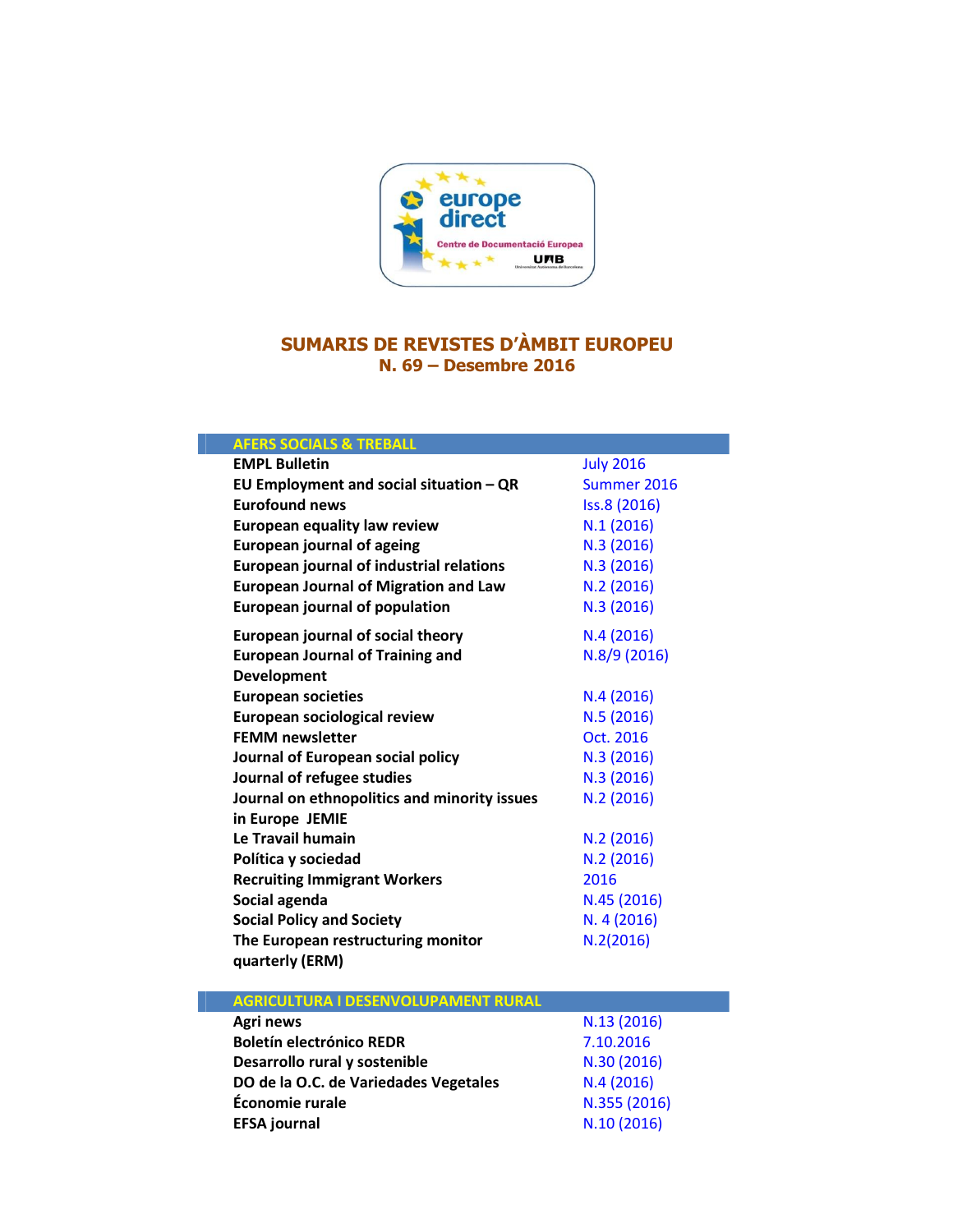| <b>EU rural review</b>                            | N. 22 (2016)     |
|---------------------------------------------------|------------------|
| Europa azul                                       | N.155 (2016)     |
| <b>European Maritime Affairs &amp; Fisheries</b>  | N.72 (2016)      |
| European review of agricultural economics         | N.4(2016)        |
| Journal of central European agriculture           | N.3 (2016)       |
| <b>MAP-monitoring Agri-trade policy</b>           | <b>July 2016</b> |
| <b>Maritime Affairs and Fisheries. Newsletter</b> | (19.9.2016)      |
| <b>OECD Food, Agriculture and Fisheries</b>       | N.96 (2016)      |
| <b>Papers</b>                                     |                  |
| The trawler: newsletter of the PECH               | Oct. 2016        |
| <b>Committee</b>                                  |                  |

## CIÈNCIA & TECNOLOGIA

| <b>EDPS - Newsletter</b>                         | N.48 (2016) |
|--------------------------------------------------|-------------|
| <b>European Researcher</b>                       | V.110(2016) |
| FET Through the keyhole                          | Sept. 2016  |
| <b>Horizon Magazine</b>                          | 3.10.2016   |
| Ideas: newsletter of the ERC                     | N.2 (2016)  |
| <b>JRC Newsletter</b>                            | Sept. 2016  |
| <b>Official journal / European Patent Office</b> | N.9 (2016)  |
| Research*eu results magazine                     | N.55 (2016) |

| COOPERACIÓ AL DESENVOLUPAMENT & AJUDA HUMANITÀRIA  |               |
|----------------------------------------------------|---------------|
| <b>Cooperation and conflict</b>                    | N.3(2016)     |
| Desarrollo económico: revista de ciencias          | N.218 (2016)  |
| sociales                                           |               |
| <b>Development and change</b>                      | Iss. 5 (2016) |
| Development policy review                          | N.5 (2016)    |
| <b>European Asylum Support Office</b>              | August 2016   |
| <b>European Journal of International Relations</b> | N.3 (2016)    |
| Finanzas y desarrollo                              | N.3 (2016)    |
| Humanity: an International Journal of              | N.2 (2016)    |
| Human Rights, humanitarianism, and                 |               |
| development                                        |               |
| Journal of development economics                   | V.123(2016)   |
| Journal of international development               | N.7 (2016)    |
| Mondes en développement                            | N.175 (2016)  |
| Nómadas, Revista crítica de Ciencias               | N.2 (2016)    |
| Sociales y Jurídicas                               |               |
| <b>OECD Development Co-operation WP</b>            | N. 29 (2016)  |
| <b>Oxford development studies</b>                  | N.3 (2016)    |
| <b>Review of development economics</b>             | N.4 (2016)    |
| Revista española de desarrollo y                   | N.38 (2016)   |
| cooperación                                        |               |
| Revue d'économie du développement                  | 2015/2        |
| <b>Revue Tiers Monde</b>                           | N.227 (2016)  |
| The European journal of development                | N.4 (2016)    |
| research                                           |               |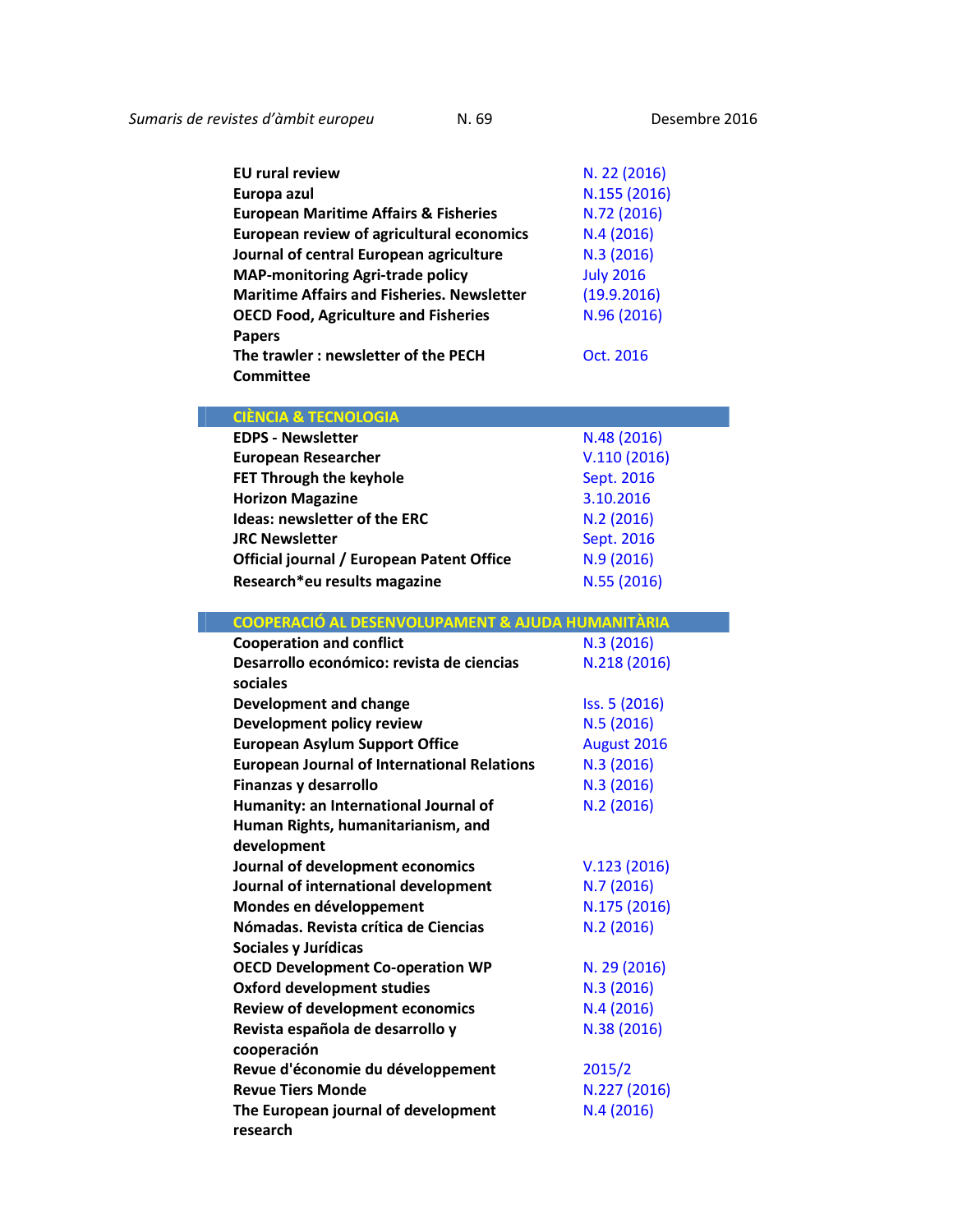World Development V.87 [\(2016\)](http://alternativaseconomicas.coop/secciones/dossier)

| <b>ECONOMIA</b>                                 |                   |
|-------------------------------------------------|-------------------|
| Alternativas económicas                         | N.40 (2016)       |
| <b>Basic figures on the EU</b>                  | 3rd. quarter 2016 |
| <b>BCE - Proyecciones macroeconómicas</b>       | Sep.2016          |
| Boletín económico del BCE                       | N.6(2016)         |
| Committee on budgets newsletter                 | 11.10.2016        |
| <b>CompNet report</b>                           | Sep. 2016         |
| Cuadernos de información económica              | N.254 (2016)      |
| <b>Eastern European Economics</b>               | N.5 (2016)        |
| <b>EC Tax review</b>                            | V.25/4(2016)      |
| <b>ECB - Occasional paper</b>                   | N.180 (2016)      |
| <b>ECB - Research bulletin</b>                  | 27.9.2016         |
| <b>ECB - Statistics paper series</b>            | N.16 (2016)       |
| <b>ECB WP</b>                                   | N.1970(2016)      |
| <b>ECFIN Economic Briefs</b>                    | N.18 (2016)       |
| <b>ECFIN E-news</b>                             | N.144 (2016)      |
| <b>ECON Online</b>                              | <b>July 2016</b>  |
| Economía exterior                               | N.78 (2016)       |
| Économie politique                              | N.71 (2016)       |
| <b>EIB Group Annual Report on Anti-Fraud</b>    | 2015              |
| <b>Activities</b>                               |                   |
| <b>EIB Working Papers</b>                       | N.3 (2016)        |
| EIB's e-newsletter                              | Sep. 2016         |
| <b>EU Candidate and Potential Candidate</b>     | 3rd. quarter 2016 |
| <b>Countries' Economic Quarterly</b>            |                   |
| European business cycle indicators              | 3rd. quarter 2016 |
| <b>European Court of Auditors. Journal</b>      | N.10 (2016)       |
| European economic review                        | V.91(2017)        |
| <b>European economy. Discussion papers</b>      | N.37 (2016)       |
| <b>European economy. Economic Briefs</b>        | N.18 (2016)       |
| <b>European economy. Institutional Papers</b>   | N.37 (2016)       |
| <b>European journal of law and economics</b>    | N.2 (2016)        |
| <b>Eurostat review of national accounts and</b> | 1/2016            |
| macroeconomic indicators                        |                   |
| <b>Eurostatistics</b>                           | 10-2016           |
| <b>Finanzas y Desarrollo</b>                    | N.3 (2016)        |
| Géoéconomie                                     | N.80 (2016)       |
| <b>Global Trade and Customs Journal</b>         | N.10 (2016)       |
| <b>IMCO Newsletter</b>                          | N.74 (2016)       |
| <b>INTA newsletter of the EP Committee on</b>   | N.69 (2016)       |
| <b>International Trade</b>                      |                   |
| <b>Intereconomics</b>                           | N.5(2016)         |
| International tax and public finance            | N.5(2016)         |
| <b>European Court of Auditors - Reports</b>     | 21.10.2016        |
| Journal of the European Economic                | N.5(2016)         |
| <b>Association</b>                              |                   |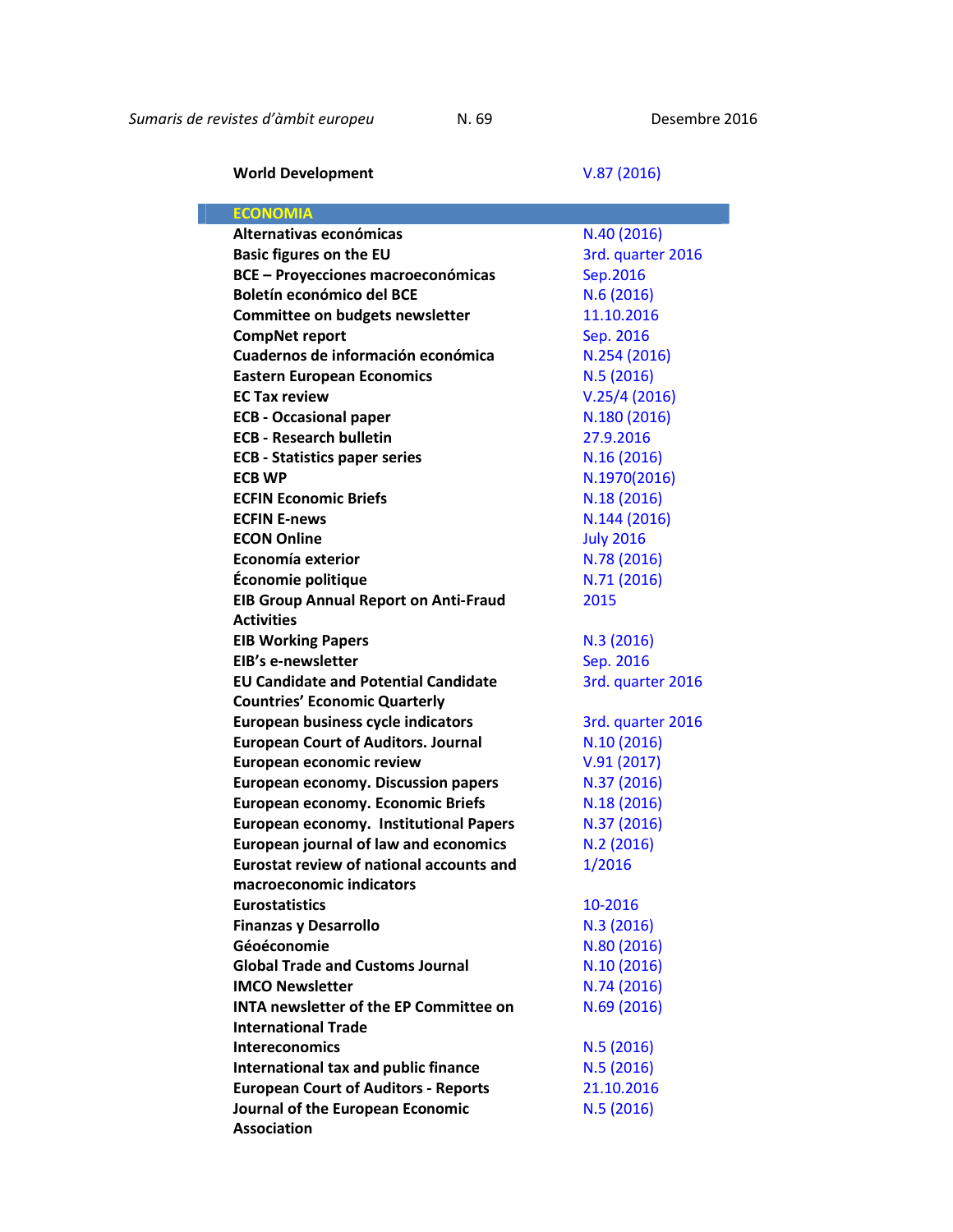| Journal of world trade                         | N.5(2016)         |
|------------------------------------------------|-------------------|
| Legal issues of economic integration           | N.3 (2016)        |
| <b>OECD Economics Department Working</b>       | N.1334 (2016)     |
|                                                |                   |
| <b>Papers</b>                                  |                   |
| <b>OECD Taxation Working Papers</b>            | N.27 (2016)       |
| <b>OECD Trade Policy Papers</b>                | N.193 (2016)      |
| Presupuesto y gasto público                    | N.83 (2016)       |
| Quarterly report on price and cost             | 2nd. quarter 2016 |
| competitiveness                                |                   |
| Quarterly report on the euro area              | N.2(2016)         |
| <b>Taxation and customs union</b>              | 26.7.2016         |
| <b>Taxation papers</b>                         | N.63 (2016)       |
| <b>Trade: Annual Activity Report</b>           | 2015              |
|                                                |                   |
| <b>EDUCACIÓ</b>                                |                   |
| <b>CEDEFOP Briefing notes</b>                  | N. 9115 (2016)    |
| <b>CEDEFOP Information series</b>              | N.4150 (2016)     |
| <b>CEDEFOP Research papers</b>                 | N.55 (2016)       |
| <b>C-News: culturelink newsletter</b>          | N.109 (2016)      |
| eBulletin (European Agency for Special         | <b>July 2016</b>  |
| <b>Needs and Inclusive Education)</b>          |                   |
| <b>Education &amp; culture: e-newsletter</b>   | Sep.2016          |
| <b>European journal of communication</b>       | N.5(2016)         |
| <b>European journal of cultural studies</b>    | N.5(2016)         |
| <b>European journal of special needs</b>       | N.4(2016)         |
| education                                      |                   |
| <b>European journal of training and</b>        | N.9 (2016)        |
| development                                    |                   |
| <b>Eurydice news</b>                           | Autumn 2016       |
| Eu-Topías: revista de interculturalidad,       | V.11(2016)        |
| comunicación y estudios europeos               |                   |
| eZine (ECF)                                    |                   |
|                                                | Oct. 2016         |
| <b>Formation emploi</b>                        | N.134 (2016)      |
| <b>IRIS: Legal Observations of the Europan</b> | 2016-9            |
| <b>Audiovisual Observatory</b>                 |                   |
| <b>Savoirs</b>                                 | N.40 (2016)       |
| The European language gazette                  | N.32 (2016)       |
|                                                |                   |
| <b>EMPRESA</b>                                 |                   |
| <b>Accounting in Europe</b>                    | N.2(2016)         |
| <b>Alicante news</b>                           | Sep. 2016         |
| <b>Competition merger brief</b>                | Iss.2 (2016)      |
| <b>Competition policy brief</b>                | Iss.4 (2016)      |
| e-Competitions e-Bulletin                      | Oct. 2016         |
| European business cycle indicators             | 3rd. quarter 2016 |
| European business law review                   | V.27/5(2016)      |
| <b>European business review</b>                | N.6(2016)         |
| European company law                           | V.13/5(2016)      |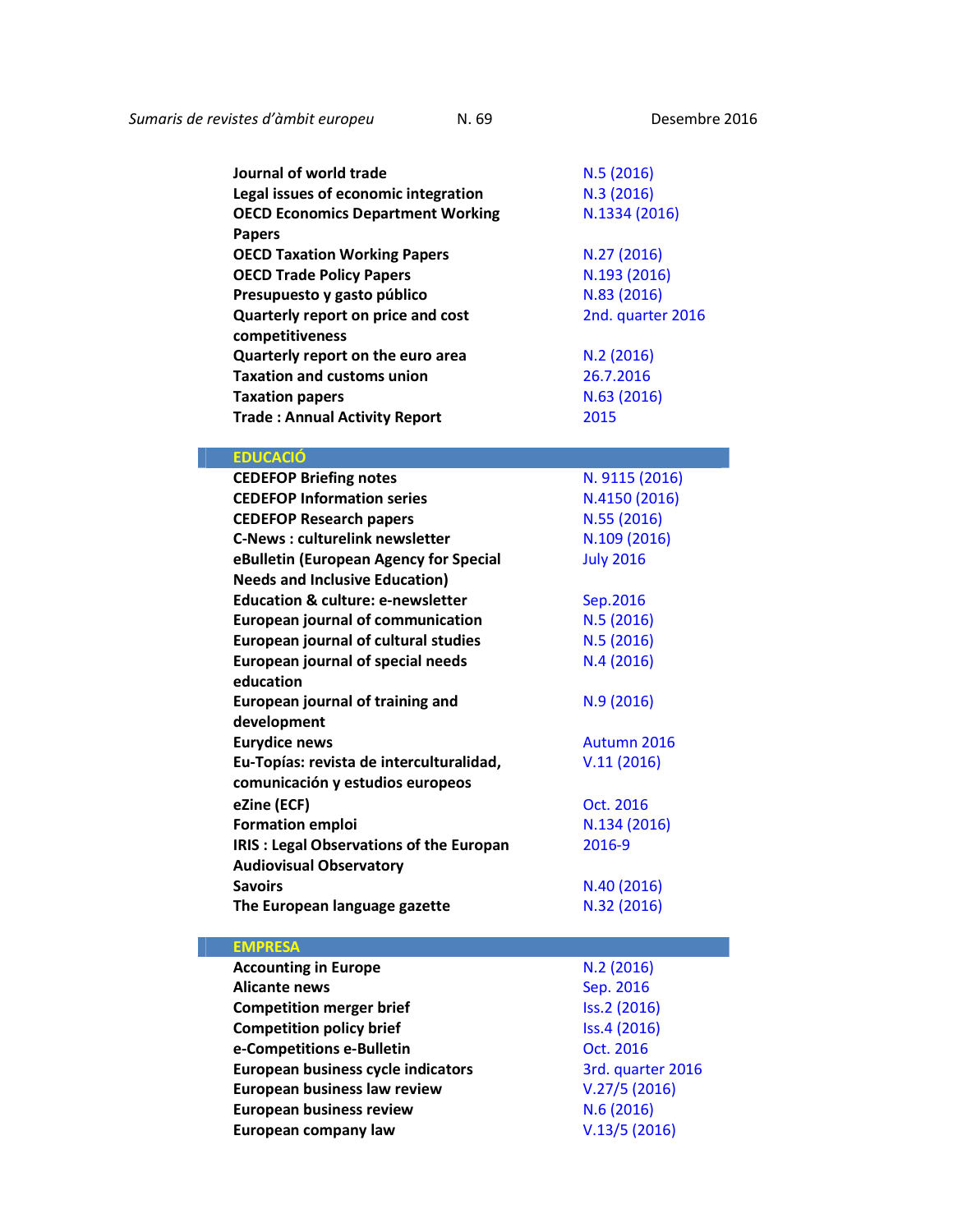*Sumaris de revistes d'àmbit europeu* N. 69 [De](http://www.emeraldinsight.com/toc/ejim/19/4)sembre 2016

۰

| <b>European journal of innovation</b><br>management | N.4(2016)     |
|-----------------------------------------------------|---------------|
| European patent bulletin                            | N.1643        |
| European Patent Office - Official journal           | N.9(2016)     |
| Innobarometer                                       | 2016          |
| <b>Innovations</b>                                  | N.51 (2016)   |
| <b>ITRE Newsletter</b>                              | Iss.13 (2016) |
| Journal of antitrust enforcement                    | N.2(2016)     |
| Le Télémaque                                        | N.49 (2016)   |
| M@n@gement                                          | N.5(2015)     |
| <b>OECD Corporate Governance WP</b>                 | N.20 (2016)   |
| <b>Office for Harmonization in the Internal</b>     | Oct. 2016     |
| Market: Official journal                            |               |
| Revista europea de dirección y economía de          | N.2(2016)     |
| la empresa                                          |               |
| The European business review                        | Oct. 2016     |
|                                                     |               |

| <b>INTEGRACIÓ &amp; GOVERNANÇA EUROPEA</b> |                      |
|--------------------------------------------|----------------------|
| <b>CES Working Papers</b>                  | Iss.2 (2016)         |
| Collegium                                  | N.46 (2016)          |
| <b>Commission en direct</b>                | N.35 (2016)          |
| Common market law review                   | N.6 (2015)           |
| <b>Confrontations Europe, La revue</b>     | N.115 (2016)         |
| Eurobarometer                              | N.85 (2016)          |
| <b>Europe's world</b>                      | N.33 (2016)          |
| European studies newsletter                | Oct. 2016            |
| <b>European Union Politics</b>             | N.4 (2016)           |
| <b>Euroscope</b>                           | <b>Summer (2016)</b> |
| <b>Interface</b>                           | N.105                |
| Journal of common market studies           | N.6 (2016)           |
| Journal of contemporary European research  | N.3 (2016)           |
| Journal of European Public Policy          | Iss.10 (2016)        |
| Legal issues of economic integration       | V.43/3(2016)         |
| <b>Perspectives on Europe</b>              | Spring 2016          |
| Política y sociedad                        | N.2 (2016)           |
| <b>Politico</b>                            | Nov. 2016            |
| Politique étrangère                        | N.3(2016)            |
| <b>Review of European studies</b>          | N.4 (2016)           |
| Revista de estudios europeos               | N.67 (2016)          |
| Revista electrónica Cátedra Jean Monnet    | N. 2 (2015)          |
| Revue des affaires européennes             | N.4 (2015)           |
| Revue du marché commun et de l'Union       | N.602 (2016)         |
| européenne                                 |                      |
| <b>RSCAS Policy Briefs</b>                 | N.6 (2016)           |
| <b>RSCAS Policy Papers</b>                 | N.3 (2016)           |
| <b>RSCAS Working Papers</b>                | N.29 (2016)          |
| <b>The Parliament Magazine</b>             | Iss. 442 (2016)      |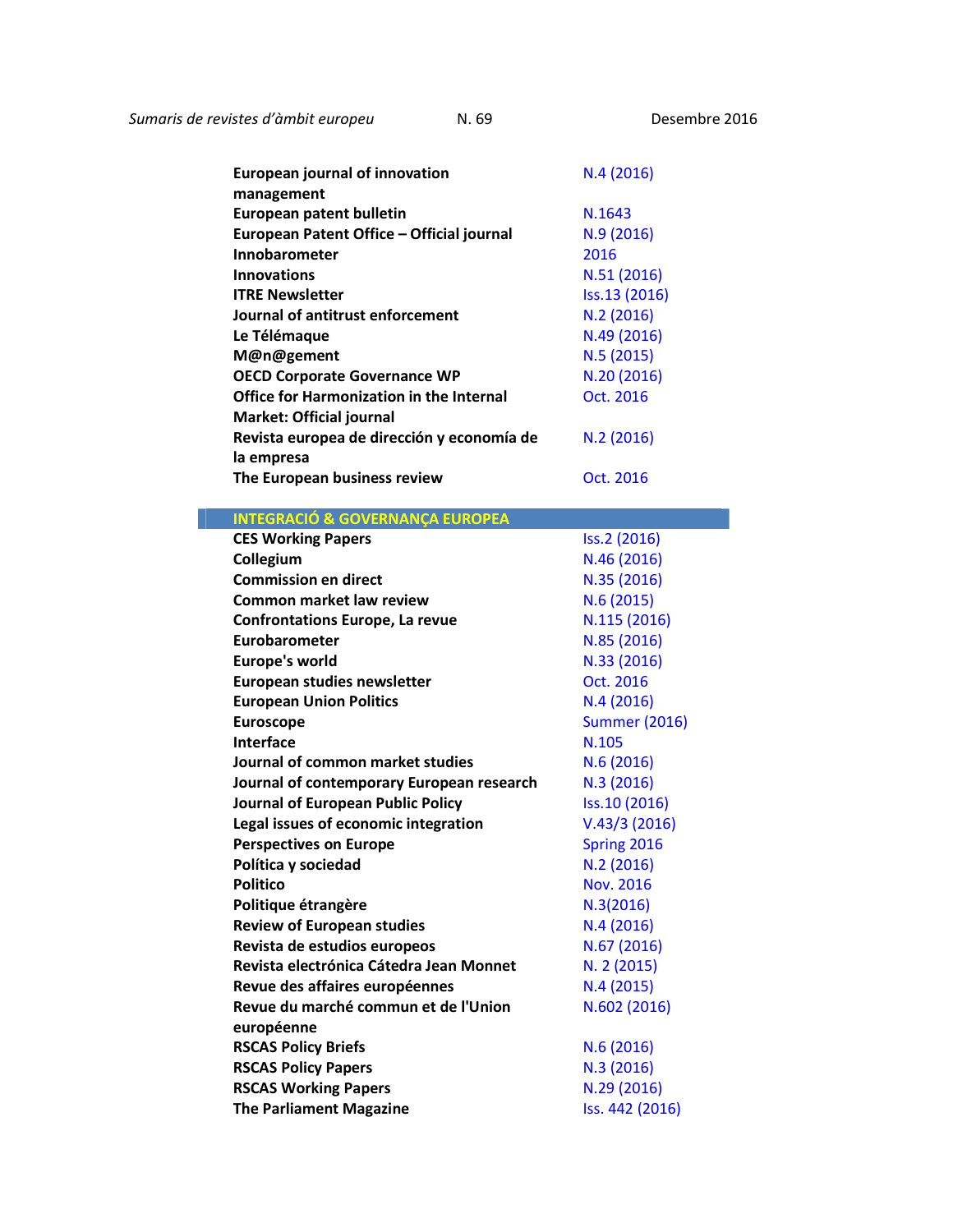| <b>JUSTÍCIA &amp; DRET DE LA UE</b>                                 |                            |
|---------------------------------------------------------------------|----------------------------|
| Amnistía internacional: revista sobre                               | N.131 (2016)               |
| derechos humanos                                                    |                            |
| Civitas. Revista española de derecho                                | N.59 (2016)                |
| europeo                                                             |                            |
| Cuadernos de derecho transnacional                                  | N.2(2016)                  |
| <b>DROI Subcommittee on Human Rights</b>                            | N.27 (2016)                |
| newsletter                                                          |                            |
| Droit et société                                                    | N.93 (2016)                |
| <b>EDPS Newsletter</b>                                              | N.49(2016)                 |
| Europa e diritto privato                                            | N.2(2016)                  |
| European constitutional law review                                  | N.2 (2016)                 |
| European journal of crime, criminal law and                         | $N.2/3$ (2016)             |
| criminal justice                                                    |                            |
| European journal of international law EJIL                          | N.3 (2016)                 |
| <b>European journal of legal studies</b>                            | N.1(2016)                  |
| European law review                                                 | N.4(2016)                  |
| European public law                                                 | V.22/3(2016)               |
| <b>Europol review</b>                                               | 2015                       |
| <b>FRA newsletter</b>                                               | Oct. 2016                  |
| Humanity: an international journal of                               | N.2 (2016)                 |
| human rights, humanitarianism and                                   |                            |
| development                                                         |                            |
| InDret: revista para el análisis del derecho                        | N.4(2016)                  |
| International journal of constitutional law                         | N.3 (2016)                 |
| <b>JURI report</b>                                                  | Iss.28 (2016)              |
| La Ley Unión Europea                                                | N.41 (2016)                |
| Nómadas. Revista crítica de ciencias                                | N.2 (2016)                 |
| sociales y jurídicas                                                |                            |
| Quaderns de construcció de pau                                      | N.27 (2016)                |
| Revista de derecho comunitario europeo                              | N.54(2016)                 |
| Revista de derecho constitucional europeo                           | N.25 (2016)                |
| Revista general de derecho europeo                                  | N.40 (2016)                |
| Revue européenne des migrations                                     | N.3(2015)                  |
| internalionales                                                     |                            |
| The International journal of human rights<br>Unión Europea Aranzadi | N.7 (2016)<br>N.8/9 (2016) |
|                                                                     |                            |
| <b>MEDI AMBIENT &amp; ENERGIA</b>                                   |                            |
| <b>EcoAP Newsletter</b>                                             | (19.7.2016)                |
| <b>Energy balance sheets</b>                                        | 2016 ed.                   |
| <b>ENVI News</b>                                                    | Iss.16 (2016)              |
| <b>Environmental policy and governance</b>                          | N.5 (2016)                 |
| European business awards for the                                    | N.30 (2016)                |
| environment newsletter                                              |                            |
| European energy and environmental law                               | N.5 (2016)                 |
| review                                                              |                            |

European energy journal N.19 (2016)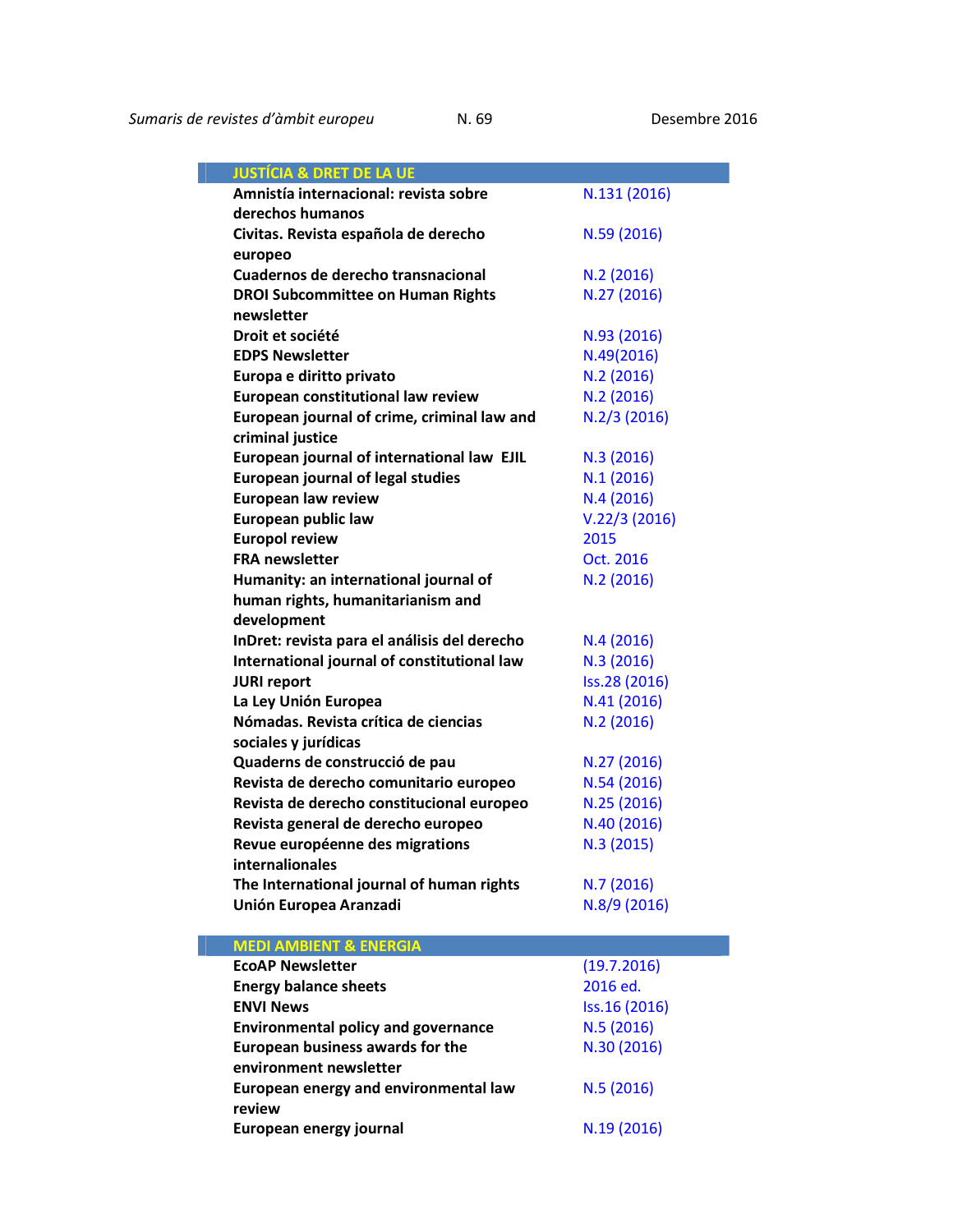۰

| LIFE newsletter<br>Natura 2000: boletín de información                                             | N.7(2016)<br>N.40 (2016) |
|----------------------------------------------------------------------------------------------------|--------------------------|
| naturaleza y biodiversidad<br>Review of European, comparative &<br>international environmental law | N.2(2016)                |
| Science for environment policy. News alert                                                         | N.475                    |
| <b>REGIONS &amp; DESENVOLUPAMENT LOCAL</b>                                                         |                          |
|                                                                                                    |                          |
| Carta local : revista de la FEMIP                                                                  | N.294 (2016)             |
| <b>Committee of the Regions: eNewsletter</b>                                                       | Oct. 2016                |
| European urban and regional studies                                                                | N.4(2016)                |
| <b>Eurostat regional yearbook</b>                                                                  | 2016                     |
| Flux : cahiers scientifiques internationaux                                                        | N.105 (2016)             |
| réseau et territories                                                                              |                          |
| Intercultural cities newsletter                                                                    | Sept. 2016               |

| Tstituzioni del federalismo: rivista di studi | <b>N.1 (2010)</b> |
|-----------------------------------------------|-------------------|
| giuridici e politici                          |                   |
| <b>OECD Regional Development WP</b>           | 2016/7            |
| Panorama inforegio                            | N.58 (2016)       |
| Reginews: newsletter of the committee on      | N.11 (2016)       |
| regional development                          |                   |
| <b>Regional and federal studies</b>           | N.5(2016)         |
| Regiones y ciudades de Europa                 | N.97 (2016)       |
|                                               |                   |

## RELACIONS EXTERIORS & POLÍTICA DE SEGURETAT

| Afkar ideas: revista trimestral para el            | N.51 (2016)  |
|----------------------------------------------------|--------------|
| diálogo entre el Magreb, España y Europa           |              |
| Anuari IEMed de la Mediterrània                    | 2016         |
| <b>Boletín/Newsletter Elcano</b>                   | N.195 (2016) |
| <b>CBRNE-Terrorism newsletter</b>                  | Oct. 2016    |
| Central European journal of international          | N.3 (2016)   |
| and security studies                               |              |
| Economía exterior                                  | N.78 (2016)  |
| <b>Esglobal</b>                                    | Nov. 2016    |
| Estudios de política exterior                      | N.174 (2016) |
| <b>EU Candidate &amp; Potential Candidate</b>      | 3rd. (2016)  |
| <b>Countries Economic Quarterly-CCEQ</b>           |              |
| <b>EU China Observer</b>                           | 3.16         |
| <b>EU Foreign Affairs Journal</b>                  | N.3(2016)    |
| <b>EUROMIL news</b>                                | 27.10.2016   |
| <b>Europe's world</b>                              | N.33 (2016)  |
| European foreign affairs review                    | N.3 (2016)   |
| <b>European journal of international relations</b> | N.4(2016)    |
| <b>European security</b>                           | N.4(2016)    |
| Foreign affairs Latinoamérica (FAL)                | N.4(2016)    |
| Informe semanal. Política Exterior                 | 1009 (2016)  |
| <b>Informes Elcano</b>                             | N.21 (2016)  |
| <b>ISS Alerts</b>                                  | N.40 (2016)  |